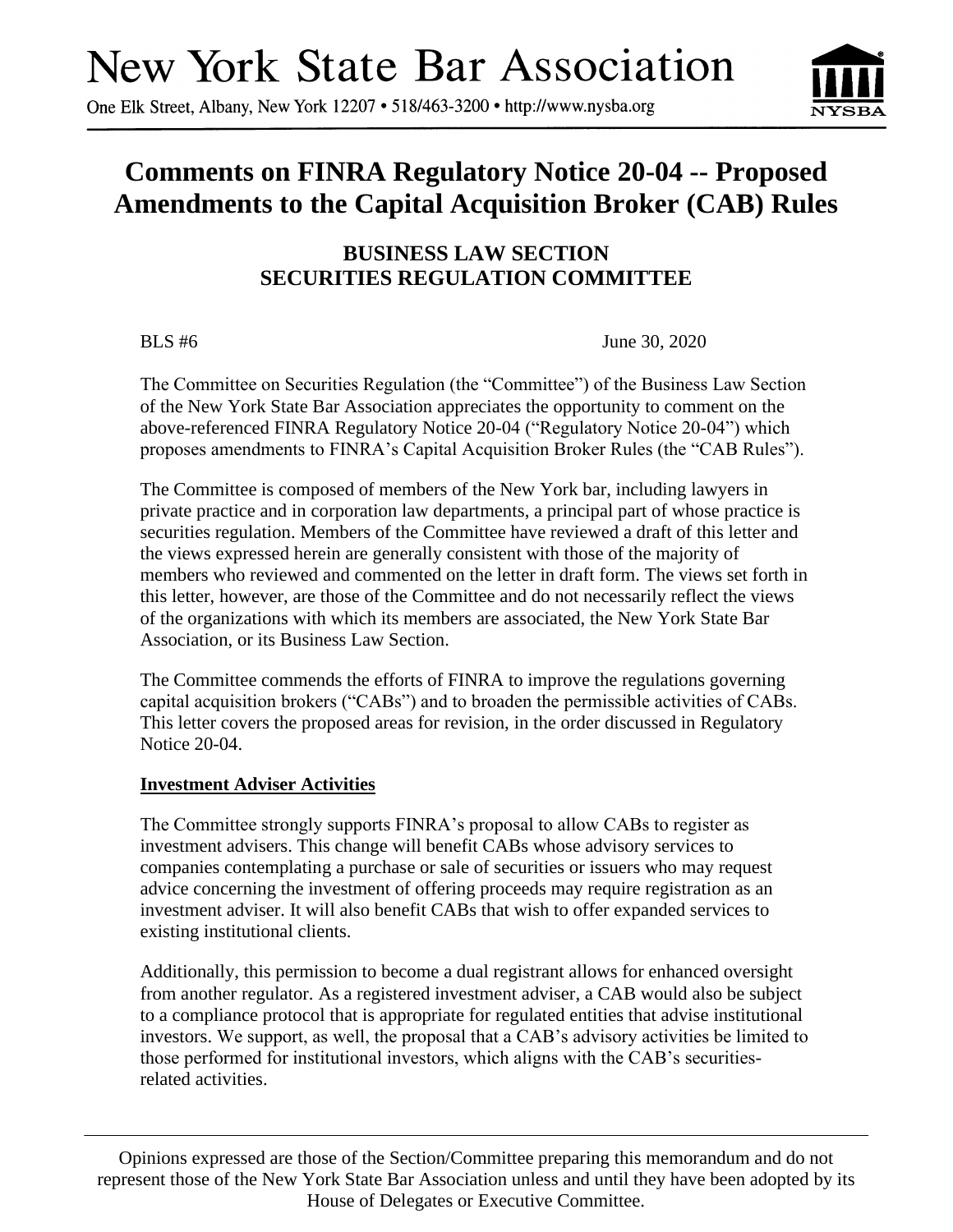The proposed revisions do not fully address one issue specifically mentioned in the Notice, however:

Moreover, associated persons of CABs may not participate in private securities transactions (PSTs), which include the forwarding of orders from investment adviser clients to a third-party broker-dealer for execution.

Associated persons of CABs may be dual registered with an investment adviser affiliated with the CAB, i.e., an entity other than the CAB itself. Rule 328, the prohibition on all private securities transactions, would still prohibit those employees from forwarding orders from clients of the affiliated investment adviser to third-party broker-dealers for execution. As we stated in our January 22, 2016 comment letter to the SEC addressing the original CAB rule proposal (SR-FINRA-2015-054)("2016 Comment Letter"):

Rule 328 should be revised to exclude (1) the investment advisory activities of associated persons who are also employees or supervised persons of an investment adviser registered with the SEC or a state and (2) employees of a bank or trust company engaged in securities or advisory activities that a bank may engage in pursuant to the exceptions from the definition of broker or dealer in Exchange Act Sections 3(a)(4) or (5) or Regulation R.

While we would urge FINRA to permit that activity with respect to all clients of the investment adviser, including a bank or trust company, at a minimum the activity should be permitted with respect to institutional clients as defined in the CAB rules.

#### **Institutional Investor Definition**

The Committee supports the expansion of the Institutional Investor Definition to include knowledgeable employees to align with "knowledgeable employees" within Rule 3c-5 under the Investment Company Act of 1940 ("Investment Company Act") in respect of investments in funds sponsored by their employers. Many CABs permit the investment personnel involved in offerings to invest their personal money in the same private investments offered to clients. It is a common industry practice also for hedge fund and private equity senior officers and directors to invest in the private placements in which they are involved. Those persons would generally be deemed knowledgeable employees with reasonable measures of financial sophistication, possess financial industry training and education, and typically hold securities licenses and other professional accreditation.

#### **Secondary Transactions**

The Committee supports the expansion of the ability of a CAB to act as a placement agent for secondary trades of unregistered securities if (i) the CAB had previously acted as placement agent for such securities; (ii) the purchaser of such securities is an institutional investor; and (iii) the new sale falls within a Securities Act of 1933 ("Securities Act") exemption from registration. As we noted in the 2016 Comment Letter: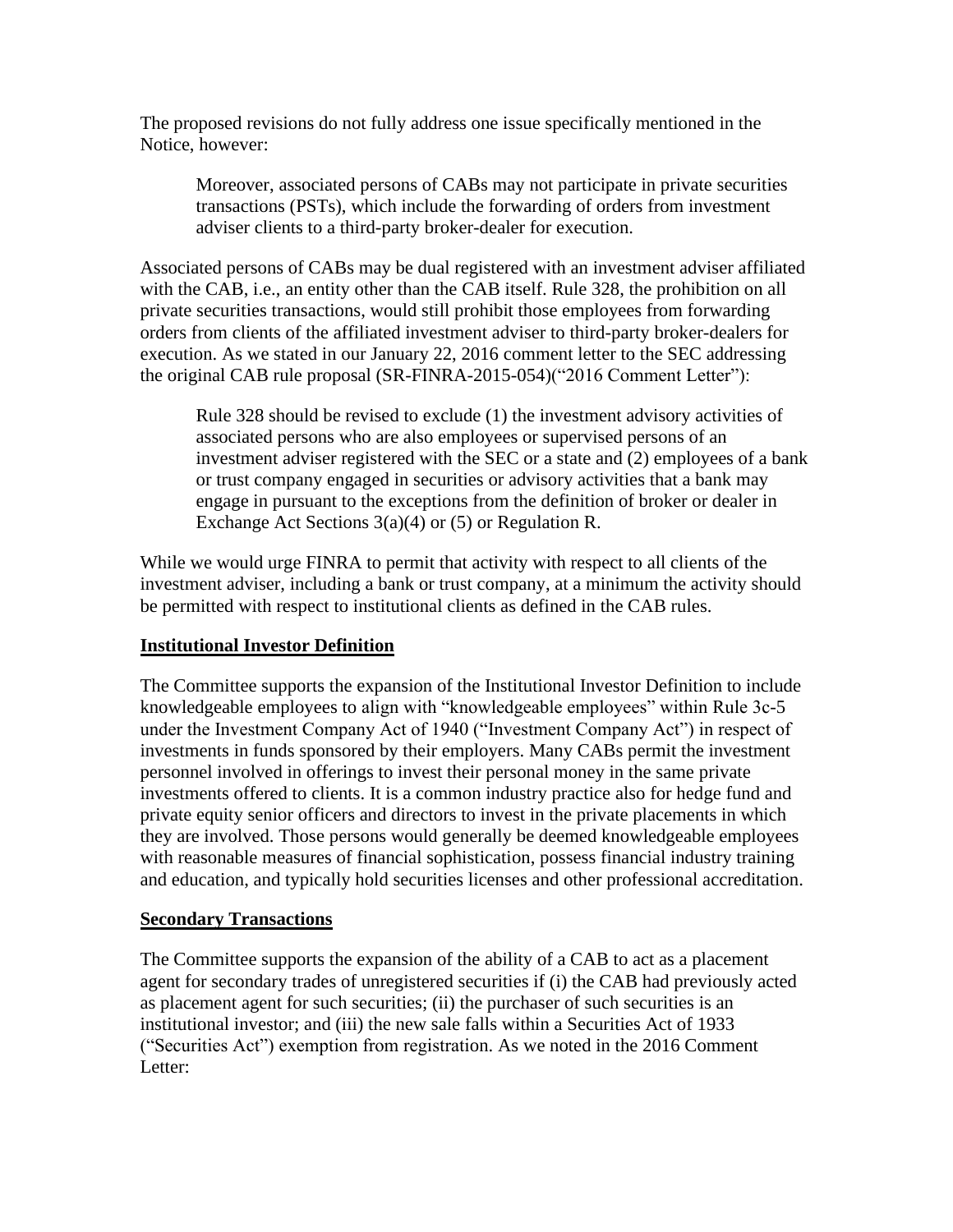In the recently adopted FAST Act, Congress recognized the importance of the accessibility of the secondary market in the securities of startup companies. In Title LXXVI, "Reforming Access for Investments in Startup Enterprises," Congress added a new exemption, Section  $4(a)(7)$ , for secondary sales to accredited investors. This exemption, together with Rules 144 and 144A, makes it easier for holders of unregistered companies, including current and former employees and investors in early rounds, to find buyers for their securities at reasonable prices.

The SEC spoke to this theme in the recent Concept Release on Harmonization of Securities Offering Exemptions (Release No. 33-10649, Jun. 18, 2019):

Section II of this release has focused on the framework of exemptions available for primary offerings by an issuer. Secondary market liquidity for investors in these issuers is integral to capital formation in the primary offering market. While restricted and otherwise illiquid securities can yield a more stable shareholder base with less investor turnover, small businesses report struggling to attract capital in their primary offerings because potential investors are reluctant to invest unless they are confident there will be an exit opportunity. Those issuers that are able to attract investors may incur a higher cost of capital or bear an illiquidity discount if the securities lack secondary market liquidity. In addition, limited secondary market liquidity and a lack of an active trading market may impair investors' ability to diversify their portfolios over time because their capital may be locked up longer than they would like. In turn, an investor's inability to divest prior investments due to illiquidity may prevent the investor from reallocating capital to the next investment opportunity, thereby limiting the capital available to the next business. (Text at footnotes 591-595; footnotes omitted.)

While we appreciate that the revisions with respect to secondary transactions represent a major improvement, we believe that CABs should not be restricted to secondary transactions in securities of an issuer for which the CAB has previously acted as placement agent with respect to those securities. It is possible that institutional clients of the CAB will own unregistered securities of issuers for which the CAB has not acted as placement agent, and that the CAB may have another institutional client willing to buy those securities. So long as the CAB is only acting in secondary transactions in unregistered securities for institutional clients, regardless of whether the CAB has previously acted as placement agent for the issuer, the benefits described in the SEC Concept Release can be achieved without increased regulatory risks.

#### **Compensation**

The Committee supports FINRA's proposed Rule 511, which codifies FINRA's recently issued staff interpretation allowing receipt by a CAB of securities as compensation. That interpretation stated that CABs may be compensated in the form of securities issued by a privately held CAB client, rather than in cash, provided the receipt, exercise or subsequent sale of such securities will not cause the CAB to engage in activities prohibited under CAB Rule 016(c)(2) (Definitions). *See* [Interpretive Letter to Jonathan](https://www.finra.org/rules-guidance/guidance/interpretive-letters/jonathan-d-wiley-forbes-securities-group)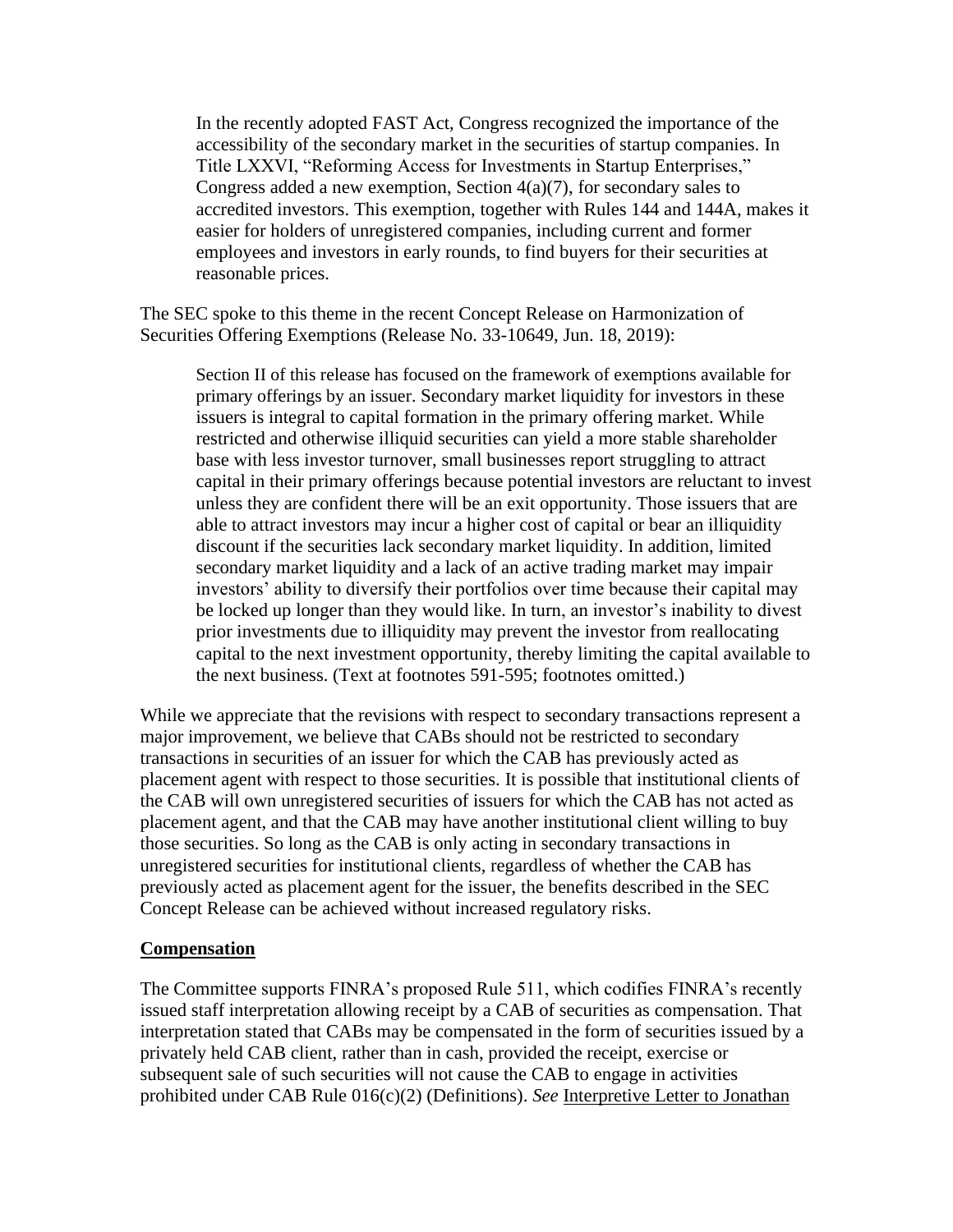[D. Wiley,](https://www.finra.org/rules-guidance/guidance/interpretive-letters/jonathan-d-wiley-forbes-securities-group) The Forbes Securities Group (May 30, 2019). This position reflects industry practice of financial institutions receiving client securities as part of offerings.

Since FINRA adopted the CAB rules in 2017, CABs have evolved notwithstanding their limited business activities on behalf of privately held companies and we are grateful to FINRA for acknowledging such evolution. Part of that process has included the consideration of various forms of compensation for their deal making, beyond merely transaction-based compensation. The Committee is mindful that CAB Rule 201 (Standards of Commercial Honor and Principles of Trade) already applies in situations in which a CAB receives an equity stake or otherwise charges a commission or fee for a private placement that clearly is unreasonable under the circumstances. FINRA's focus on the potential conflict seems reasonable to the Committee.

#### **Personal Investments**

The Committee also supports FINRA's proposal to adopt a new CAB Rule 321 (Supervision of Associated Persons' Investments) and to extend applicability of FINRA Rule 3280 (Private Securities Transactions of an Associated Person) to CABs, requiring that any CAB whose business model creates potential insider trading risks institute personal trading oversight, supervisory procedures and compliance reporting, requiring CABs to establish, maintain and enforce written policies and procedures that are reasonably designed to mitigate and prevent those risks in compliance with the Securities Exchange Act of 1934, and SEC and FINRA rules prohibiting insider trading.

Under the revision to Rule 3210, persons associated with CABs would be required to obtain the prior written consent of the CAB to open or otherwise establish securities trading accounts for which they are a beneficial owner. The CAB also could request that the financial institution holding the associated person's securities account transmit duplicate copies of account confirmations and statements. Such enhanced compliance moves CABs closer to their investment banking and corporate finance brokerage peers in terms of supervision of associated persons, subject to FINRA Rule 3110(d) (Supervision) and oversight of their securities trading to prevent conflicts and the potential for insider trading. Similar personal trading compliance rules exist under the Investment Advisers Act of 1940 (Rules 17j-1 and Rule 402A-1) for associated persons of registered investment advisers.

The Committee does not view as unduly burdensome the additional risk controls and compliance procedures that CABs must undertake when balanced with enhanced investor protection and securities regulation.